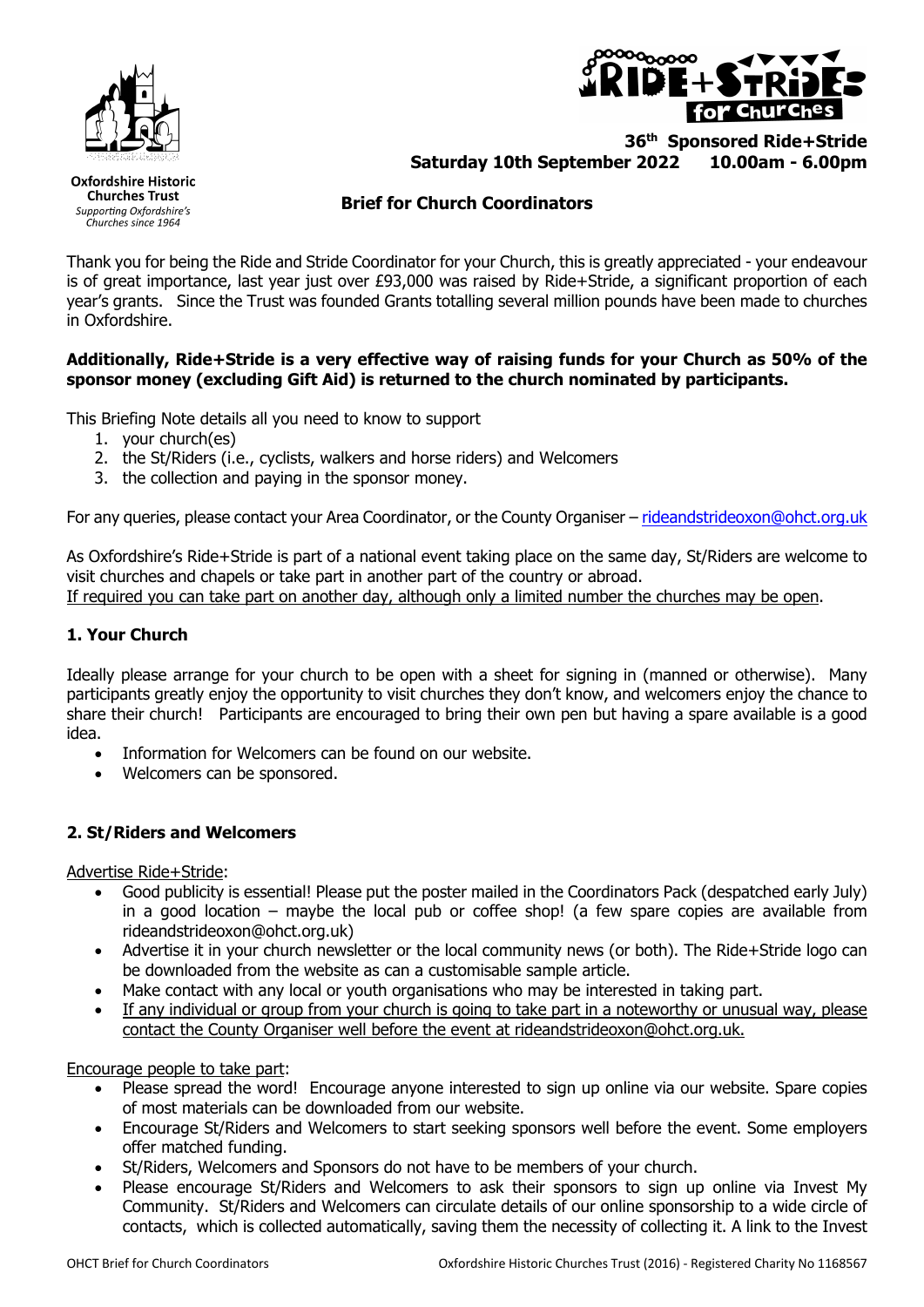My Community site and help on how to set up a fund-raising page are on the OHCT website. In case of any difficulties with please contact us.

- Please encourage sponsors who are UK taxpayers to Gift Aid their donation  $-$  a full name (individual), home address with postcode and tick in the GiftAid box are needed for each sponsor. Last year Gift Aid raised over £10,000 for OHCT.
- Please encourage St/Riders to take photographs during the day and e-mail them to us at rideandstrideoxon@ohct.org.uk or upload directly onto our website. (put link here to upload page)

The list of churches will only be on our website and will be updated regularly.

#### **3. The Money**

• Check with your Church Treasurer that OHCT have the correct bank details for your church. If they have changed please ensure you complete the relevant section on the Paying In Form.

Collect the money:

St/Riders and Welcomers should collect money from their sponsors as soon as possible after their St/Ride, getting it to you as Church Coordinator, ideally by 31st October. Sponsor money raised on-line through Invest My Community will be paid directly to OHCT. The half share of participant's sponsor money is paid into the bank account of their nominated church after all monies are received by OHCT.

#### Sending the sponsorship money to OHCT:

- Full instructions are on the Paying In Form. Please remember to send the top part of the Form to us within 2 days with all the sponsor forms of paying in. Anyone may bank the money and send in the paperwork. Without the Paying In Form, the half share of sponsor money will not be paid to your church so that money thereby becomes a donation to OHCT**.** Please do not post cash to us – sadly this has disappeared in the post on several occasions.
- Please make sure that:
	- (i) each sponsor form has the participant's name and full address including the postcode, telephone number and preferably an e-mail address for any queries.
	- (ii) all Gift Aided entries have the sponsor's initial and surname (one person only, not Smith family, R & D Smith, Richard or Grandma), house name or number and postcode. All this information is required for the Gift Aid claim.
- Please pay in cash as cash rather than write a cheque to cover it as some additional Gift Aid can be claimed on some cash deposits. Please list all the cheques on the Paying In Form and ensure that all monies can be identified as being paid in by cash or cheque.
- Cheques and charity vouchers, for example CAF vouchers, should be made payable to OHCT Ride and Stride. Please send charity vouchers to OHCT promptly as they go out of date after 6 months.
- Please do not include money raised through Invest My Community on the Paying In Form or Sponsorship Form.
- Please keep a record of the amount and date paid in and the Paying In Form number (top right-hand corner) in case of queries please contact rideandstrideoxon@ohct.org.uk or on 07831 690524.

#### **Check that your church's share has been received.**

- Half of the money raised by your church (excluding Gift Aid) is returned to it by OHCT. If we have an e-mail address for you, you will receive a thank you message showing the amount being paid and date.
- The half share of the sponsor money retained by the OHCT will be used for making grants to churches and chapels built in Oxfordshire before 1950 towards major restorations or re-ordering schemes. The costs of running Ride+Stride are covered by the Gift Aid tax rebate.

#### In the unlikely event of any accidents occurring during your Ride+Stride, please notify the County Organiser.

If your church or chapel is to undertake a restoration project or re-ordering scheme, please encourage your Church Council to contact the Trust about applying for a Grant – more information can be found on the OHCT website.

Ride+Stride County Organiser: Mrs Hilary CakebreadHall - Tel: 07831 690524. e-mail: rideandstrideoxon@ohct.org.uk www.ohct.org.uk